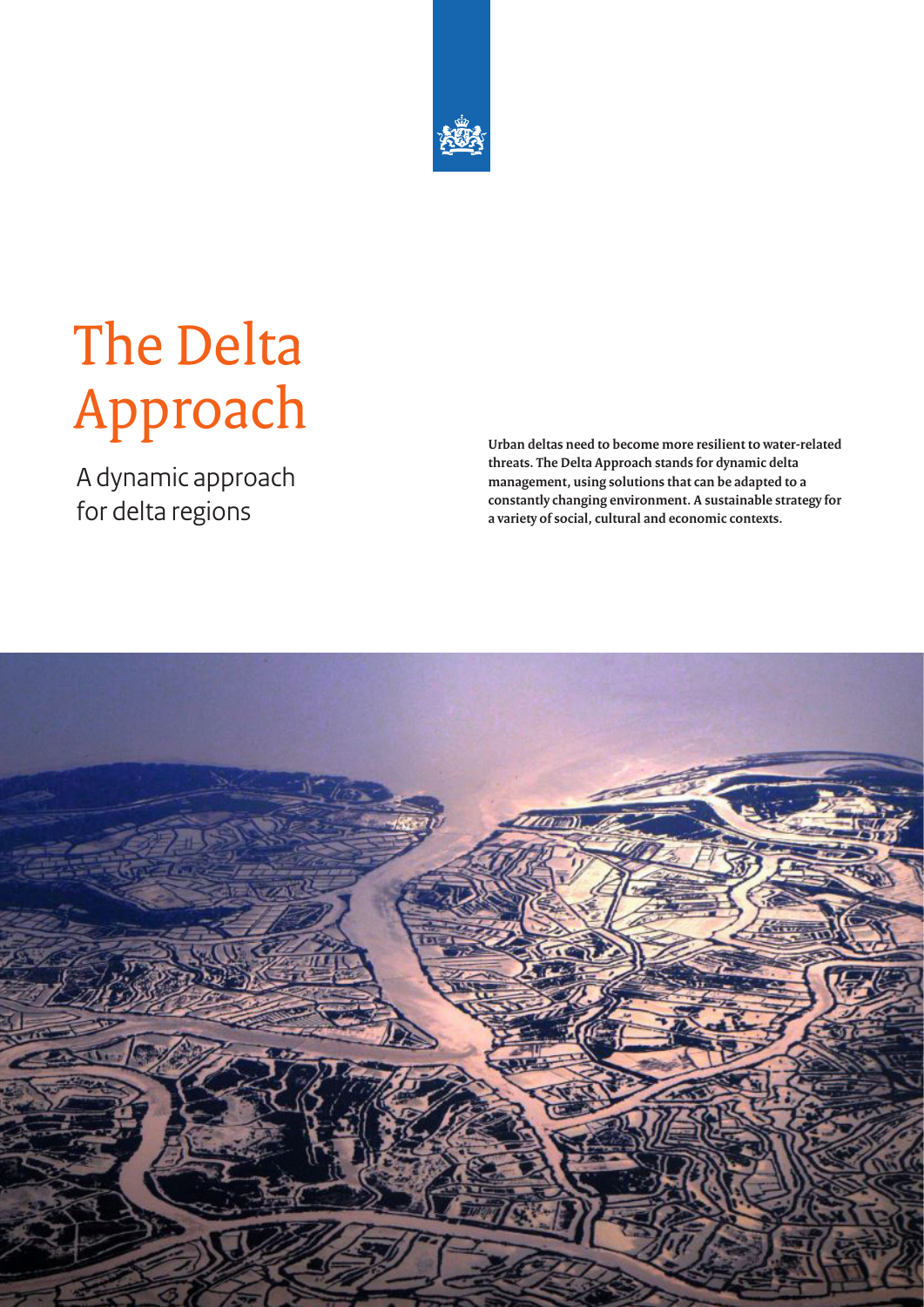### **What's the issue?**

Delta regions offer excellent conditions for social and economic development. However, large-scale urbanisation and development in land-water transition zones, combined with climate change impacts make such regions increasingly vulnerable. It is therefore essential to create resilient deltas with a long-term vision for a sustainable economy, ecology and liveability.

Every delta is unique, but the parameters governing sustainable delta management are comparable. On the basis of experience gained in the Netherlands and around the world, we and our partners have created the Delta Approach. This approach offers new perspectives for protecting and developing delta regions. It embodies an integrated and adaptive way of thinking, planning and acting, which can be used in various social, economic and cultural contexts. So it is not a universal blueprint.

### **Features of the Delta Approach**

- A long-term perspective is combined with short-term measures.
- • Based on sound knowledge of the physical characteristics of a delta region coupled with future scenarios, a long-term strategy and plan are drawn up for the delta system. The future scenarios define potential trends in ecological, social, demographic and economic development. Deploying such a strategy will ensure that all decisions are as future-proof as possible.
- To factor in uncertainties, adaptive pathways are mapped out, along which decision points are defined. These stipulate what needs to be decided, when, and on the basis of what monitoring data. This enables short-term action that takes account of the long-term perspective.
- An integrated approach is adopted, in which investment in resilience is integrated with other needs, including sustainable environmental management, improved spatial planning, economic development, food security, energy security, recreation, and social cohesion.
- Long term sustainability is not only a matter of technically smart solutions, but depends especially on the social and cultural embedding of the approach, from national to grass roots level. Cooperation amongst government bodies, enterprises, NGOs and local stakeholders is fostered, since this is recognised as the best route to widely supported solutions. Increased institutional capacity is essential to sustainable long-term development. Successful delta management also depends on mechanisms for directing management processes and giving assurance of the regularity of the financial implications of decisions. To this end the Netherlands has appointed a Delta Commissioner, and has earmarked the financial resources needed to implement its plans for the entire period up to 2050.
- The approach focuses on implementation from the outset. Plans and policies need to take account of the scope for funding the intended measures, based on a transparent process with clear decision-making and deadlines.

the Dutch Risk Reduction Team (DRR Team) and Dutch Surge Support (DSS Water). These two instruments facilitate rapid responses to water-related disasters, and support disaster prevention and post-disaster reconstruction.

the international activities of the Delta Commissioner.



The Delta Approach reflects the Netherlands' international ambition. We seek durable partnerships and coalitions with other delta countries working for the sustainable development of delta regions around the world. Our current partners include Bangladesh, Colombia, Egypt, Indonesia, Mozambique, Myanmar, Vietnam and the USA.

## **From ambition to action**

The Delta Approach is being put into practice by: - the Netherlands' special envoy for international water

- affairs;
- 
- 
- 
- 

- the Delta Alliance, an international, knowledge-driven network of organisations engaged in delta-related research, with sixteen delta-country members.

- the Delta Coalition, working at government level to promote delta regions on the international agenda, boost the sharing and exchange of knowledge and experience, and foster implementation.

#### **Dynamic approach**

As a delta country, the Netherlands has learnt to live with water for over many centuries. This has produced practical solutions rooted in a strong technological tradition. Since water management is a key driver of spatial and economic development, the delta approach has been institutionalised into the Netherlands' government, policy and investment domains. This approach is continuously refined on the basis of experience. Today, we embrace ongoing environmental change and design solutions in such a way that they can be adapted to changing circumstances as much as possible.